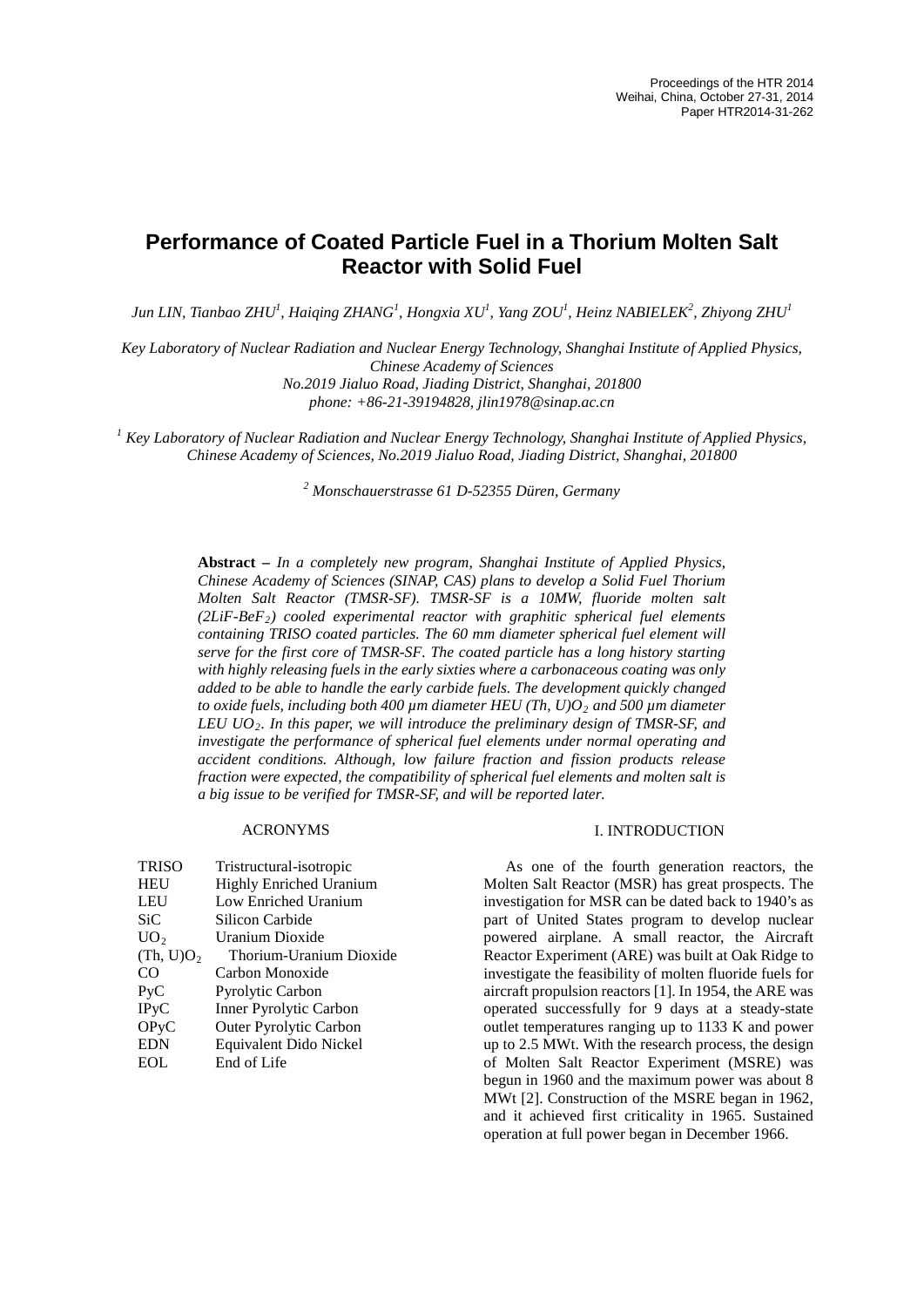Since 2011, Shanghai Institute of Applied Physics, Chinese Academy of Sciences (SINAP, CAS) carried out a completely new program to develop a Solid Fuel Thorium Molten Salt Reactor (TMSR-SF) with graphitic spherical fuel elements containing TRISO coated particles. The 60 mm diameter spherical fuel element will serve for the first core of TMSR-SF, which is a 10MW, fluoride molten salt ( $2LiF-BeF<sub>2</sub>$ ) cooled experimental reactor.

In the development of High Temperature Reactors (HTRs), the coated particle has a long history starting with highly releasing fuels in the early sixties where a carbonaceous coating was only added to be able to handle the early carbide fuels. The development quickly changed to oxide fuels, both 400 µm dia. HEU (Th,U) $O_2$  and 500 µm dia. LEU UO<sub>2</sub>. The dense kernels are surrounded by a  $\sim$ 100 µm thick buffer layer to provide free volume for the fission gases and sacrificial materials to stop fission fragments. The ultimate achievement for mechanical stability and complete fission product retention is the TRISO coating layers consisting of a 40 µm inner pyrocarbon, a 35 µm thick SiC, and a 40 µm outer pyrocarbon layer. These layers have been perfected over the last decades and provide high quality fuels, both in compacts for prismatic HTRs and in spherical fuel elements for pebble-bed HTRs.

The 60 mm diameter spherical fuel element consists of a matrix graphite that has both excellent corrosion resistance and high stability during irradiation. Its inner fuel zone contains between 10,000 and 15,000 TRISO particles, while the outermost 4-6 mm thick region are completely fuel free. The spheres are manufactured by cold isostatic pressing. This necessitates a high quality matrix graphite overcoating of the TRISO particles to avoid particle crushing during sphere pressing. TRISO particles have been qualified in a large number of irradiation tests and accident condition of heating tests.

This paper will introduce the coated particle failure mechanism within the framework of Pressure Vessel Model and the behavior of fission products release, respectively. Then, the inner pressure, stress of coating layers including both the contribution of inner pressure and the effect of irradiation shrinkage and creep of PyC, failure fraction as well as the fission products release fraction are calculated and analyzed. Based on these results, performance of TRISO fuel serviced in TMSR-SF is evaluated.

# II. FUEL PERFORMANCE MODELS

## *II.A. Failure Mechanism*

As shown in Fig. 1, the fuel kernel is surrounded by a porous pyrolytic carbon buffer, an inner dense pyrolytic carbon (IPyC) layer, a SiC layer, and an outer dense pyrolytic (OPyC) layer, sequentially.

During irradiation, fission gases are released from the kernel into the porous buffer layer. Besides, the free oxygen liberated by  $UO<sub>2</sub>$  as uranium undergoes fission will react with carbonaceous buffer to form CO. Both fission gas and CO built up the internal gas pressure, which increases with burnup and result in tensile stresses on the dense coating layers of the particle. If these stresses exceed the tensile strength of the coating, the layer will fail.



Fig. 1: Schematic diagram of TRISO coated particle

In the pressure vessel model, the SiC layer represents the wall of a simplified pressure vessel with a thin shell similar to a soap bubble. All other layers are ignored. This pressure vessel is assumed to fail immediately when the stress induced in the SiC layer exceeds the tensile strength of the SiC. In the mean time, irradiation will weaken the SiC layer, so that its strength will decrease as a function of the fast neutron fluence. The pressure inside the SiC 'vessel' is dependent on various parameters such as the yield of stable fission gases, burnup, free oxygen, and, of course, the temperature.

The probability for a pressure vessel failure can be described, in its general form, according to the following equation:

$$
\Phi_{\text{total}} = 1 - \exp\left[-\ln 2 \left(\frac{\sigma_t}{\sigma_0}\right)^m\right] \tag{eq.1}
$$

where  $\sigma_0$  is the tensile strength of unirradiated SiC, which is the stress corresponding to a 50% failure probability;  $\sigma_t$  is the stress induced in SiC layer due to the inner pressure; and  $m$  is the Weibull modulus.

In addition, since the irradiation swelling and thermal creep of PyC might influence its integrity, it is necessary to take account of the stress of PyC during the irradiation. Where, the stress due to irradiation swelling and creep of PyC can be evaluated as it is handled in Ref. [3], that is, radial stress of SiC resulted from irradiation swelling and creep of PyC can be written as:

$$
\sigma_{r}^{SC}(r_i) = \frac{2}{c} \frac{(W-1)(S_r + 2S_t) + 3X(S_r - S_t)}{3[2W(2\nu - 1) - (1+\nu)]}
$$
(eq.2)

for the IPvC 
$$
(r_i = r_3)
$$
, then  $W = \left(\frac{r_2}{r_3}\right)^{-3}$ , and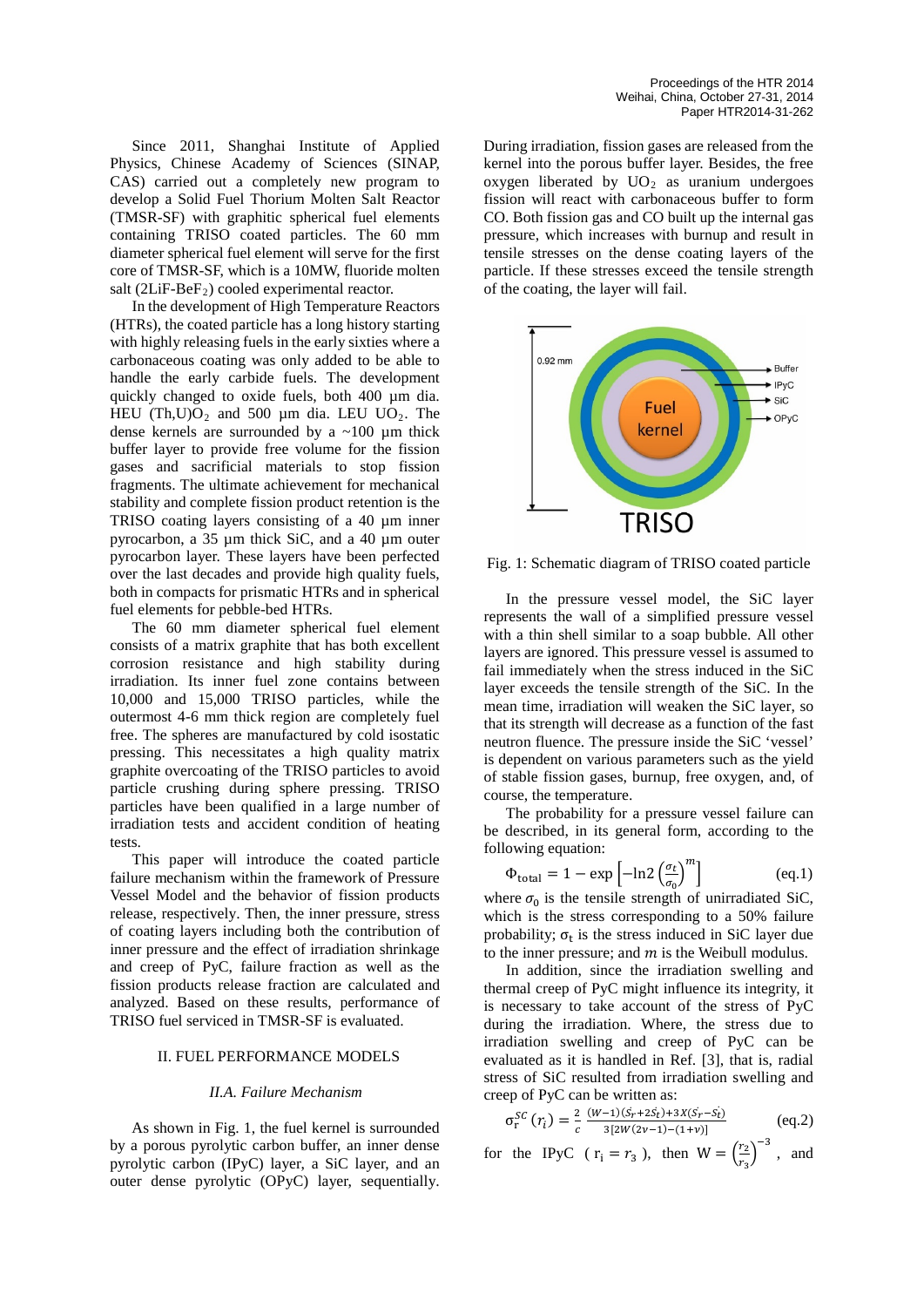$X = \ln(\frac{r_2}{r_3})$  $\frac{r_2}{r_3}$ ; for the OPyC ( $r_1 = r_4$ ), then  $W = \left(\frac{r_5}{r_4}\right)$  $\left(\frac{r_5}{r_4}\right)^{-3},$ and  $X = \ln(\frac{r_5}{r_4})$  $\frac{1}{r_4}$ ). Where *c* is creep constant depending on temperature and fast fluence,  $\nu$  is the Poisson ratio in irradiation creep,  $S_r$  and  $S_t$  are the differentials for the fast fluence induced dimensional changes in radial and tangential direction respect to fast fluence. The radial and tangential irradiation swelling rate can be written as [4]:

 $S_r = -0.176 \exp(-1.75\Gamma)$  $S_t = -0.036 \exp(-2.1\Gamma) - 0.01$  (eq. 3) Where the creep constant of PyC is a function of its density and irradiation temperature, it reads:  $C = C_0(T)[1 + 2.38(1.9 - \rho)]$ ,  $1 < \rho < 2$  $C_0(T) = 1.996 \times 10^{-29} - 4.415 \times 10^{-32}T +$ <br>3.6544 × 10<sup>-35</sup>T<sup>2</sup> (eq. 4)  $3.6544 \times 10^{-35}$ T<sup>2</sup>

# *II.B. Fission Products Release*

The transport of any metallic fission or activation product could be calculated if the transport parameters of the nuclide were available. But it is impractical to evaluate the production, transport, and release of all species generated in a nuclear reactor. Actually, only few significant nuclides are selected to be analyzed depending on fission yield, transport and release properties, and radiological hazard level. Here, we focus on the long-lived nuclides strontium  $(^{90}Sr)$ , silver  $(^{110m}Ag)$ , cesium  $(^{137}Cs)$ , and the short-lived nuclide iodine  $(^{131}I)$ .

Fission products formed in the kernel have to be transported through all the coating layers before diffusing through the matrix and being released into the coolant. For fission products produced in kernel, two mechanisms dominate their releasing. One is the direct recoil, and the other is diffusion.

As for direct recoil, due to high kinetic energy, parts of the fission products formed near the kernel surface get into the buffer directly. The resulting fractional release is independent of irradiation parameters, particularly of temperature, and can be derived from purely geometrical considerations. The recoil contribution to release fraction can be calculated as [5]:

$$
F_{\text{recoil}} = \frac{3}{4} \frac{d}{r_k} \left[ 1 - \frac{1}{12} \left( \frac{d}{r_k} \right)^2 \right] \tag{eq. 5}
$$

Where  $F_{\text{recoil}}$  is the recoil fraction,  $r_k$  is the radius of the kernel, and d is the mean recoil distance.

The transport of fission products through the fuel kernel is modeled as a transient diffusion process. Fick's law is employed to represent the transport process through fuel materials, hence, in spherical coordinates:

 $\frac{\partial c(r,t)}{\partial t} = D(r,t)\frac{1}{r}$  $\frac{\partial^2 (r c(r,t))}{\partial r^2} - \lambda c(r,t) + p(t)$  (eq. 6) where  $\lambda$  is the decay constant,  $p$  is the fission product production rate,  $c$  is the concentration,  $D$  is the diffusion coefficients,  $r$  is the position, and  $t$  is time.

The equation is typically solved numerically with appropriate boundary and interface conditions.

During accident condition, the neutron flux is stopped and the fuel is not under irradiation anymore. So the release of long-lived or stable fission products is dominantly controlled by source-free diffusion process, which means p=0. Then, the diffusion equation can be written as:

$$
\frac{\partial c}{\partial t} = D \frac{1}{r} \frac{\partial^2}{\partial r^2} (rc)
$$
 (eq. 7)

As for fission products release in coating layer, the initial condition is c=0,  $\lambda=0$  for stable (or, by approximation, long-lived) fission products. Boundary condition at the outer surface  $r = r_s$  is  $c = 0$ constantly.

#### Ⅲ. RESULTS AND DISCUSSION

## <sup>Ⅲ</sup>*. A. Input Parameter*

The main specification parameters of spherical fuel elements and TRISO particles for TMSR-SF are listed in Table 1, and the prospective service conditions are presented in Table 2.

| Table 1: Parameters of fuel modeling of TMSR-SF |  |  |
|-------------------------------------------------|--|--|
| TRISO fuel.                                     |  |  |

| Category                        | Parameters                                         | Nominal<br>value |
|---------------------------------|----------------------------------------------------|------------------|
| Fuel element<br>characteristics | Geometry                                           | Spherical        |
|                                 | Radius (cm)                                        | 3                |
|                                 | $235$ U enrichment<br>$(wt\%)$                     | 17               |
|                                 | Uranium loading (g)                                | 7                |
|                                 | Kernel diameter $(\mu m)$                          | 500              |
| Particle                        | Buffer thickness $(\mu m)$                         | 95               |
| geometry                        | IPyC/OPyC thickness<br>$(\mu m)$                   | 40               |
|                                 | $SiC$ thickness ( $\mu$ m)                         | 35               |
|                                 | Buffer density<br>$(g/cm^3)$                       | $\leq 1.10$      |
|                                 | IPyC/OPyC density<br>$(g/cm^3)$                    | 1.9              |
| Material                        | $\overline{SiC}$ density (g/cm <sup>3</sup> )      | $\geq 3.18$      |
| properties                      | SiC Weibull modulus                                | $8.02$ [7]       |
|                                 | SiC strength (MPa)                                 | 834 [7]          |
|                                 | IPyC/OPyC Poisson<br>ratio in irradiation<br>creep | $0.5$ [4]        |

Table 2: Nominal and boundary irradiation conditions.

| Nominal | Lower | Upper |
|---------|-------|-------|
| Value   | bound | bound |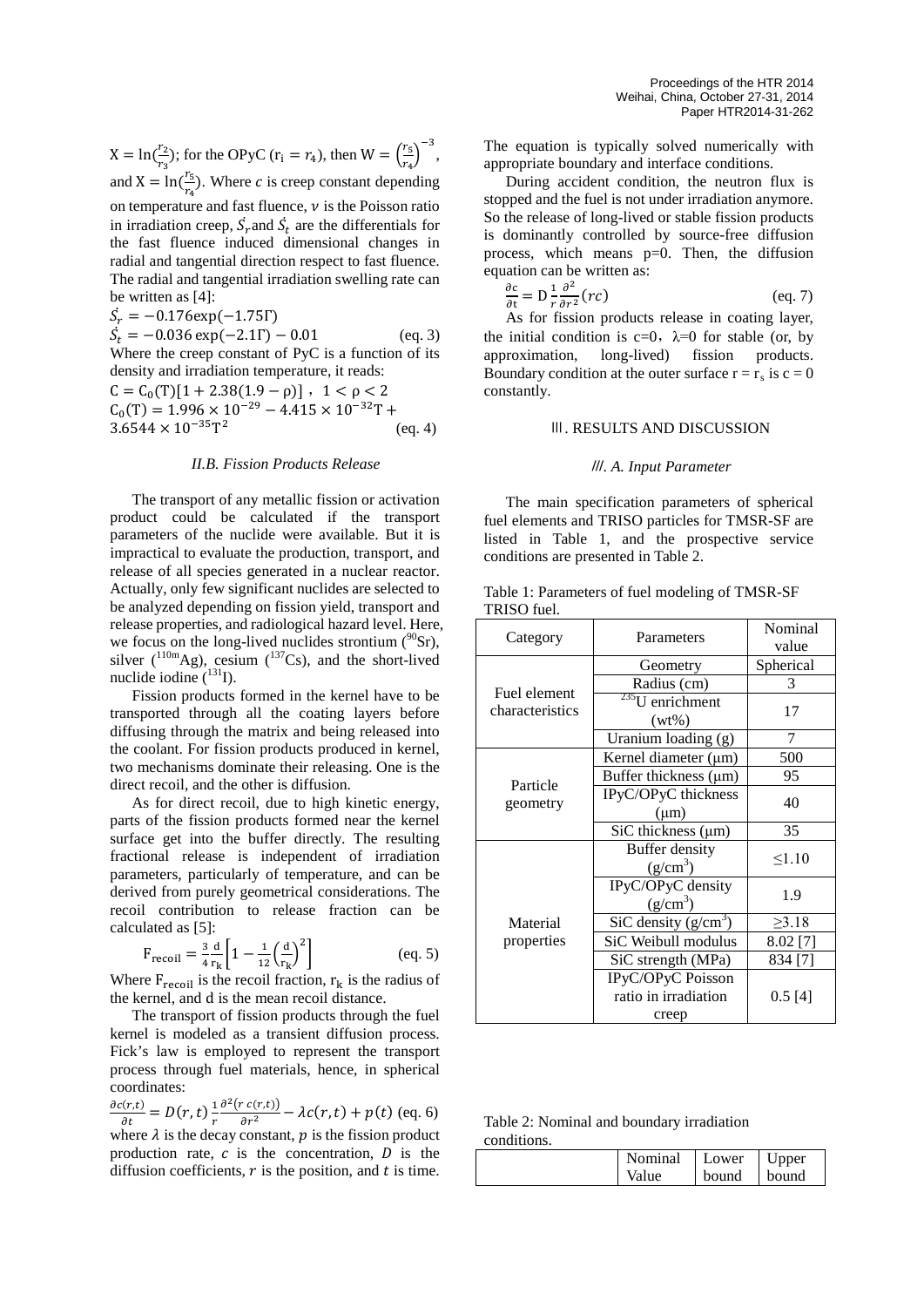| EFPD(Days)                               | 250   |     |      |
|------------------------------------------|-------|-----|------|
| <b>Fast Fluence</b>                      | 0.36  |     |      |
| $(10^{25} \text{n/m}^2,$ EDN)            |       |     |      |
| Burn-up(% FIMA)                          | $<$ 3 |     |      |
| Irradiation<br>temperature $(^{\circ}C)$ | 706   | 600 | 1430 |

#### <sup>Ⅲ</sup>*. B. Internal Gas Pressure*

Both the gaseous fission products and carbon monoxide built up during irradiation will push the coating layers outward with increasing burnup. Fig.2 illustrates the inner pressure variation according to the burnup and temperature in case of TMSR-SF. The inner pressure increases with the increasing temperature and burnup. However, it is obvious that even if the temperature is up to  $1430^{\circ}$ C, the inner pressure will not exceed 100 MPa.



Fig. 2: Internal gas pressure of TMSR-SF particles.

## <sup>Ⅲ</sup>*. C. Stress Level*

The radial stress of SiC layer due to irradiation swelling and creep of PyC can be also estimated following the model as described in Ref. [3], the corresponding results are presented in Fig. 3. Where the creep constant was used corresponding to the irradiation temperature is 706 °C. It is indicated that at early stage of irradiation, both IPyC and OPyC push the SiC layer in compression due to their irradiation shrinkage. And, the compressive stress increases with increasing burnup. However the stress induced by OPyC starts to decrease when the burnup reaches about 5% FIMA (amount to fast neutron fluence  $0.68 \times 10^{25}$  n/m<sup>2</sup>(EDN)).

Since the irradiation shrinkage and creep will generate stress in SiC and PyC layers during the irradiation. The failure distribution density of PyC abide Weibull distribution, than it reads [6]:

$$
f_{\rm PyC} = 1 - \exp\left[-\left(\frac{\sigma_{\rm tc}}{\sigma_{\rm med}}\right)^{\rm mc}\right] \qquad \text{(eq.7)}
$$

Where  $\sigma_{\text{tc}}$  stands for the tangential stress of PyC layer,  $\sigma_{\text{med}}$  represents the mean strength of PyC, and  $m<sub>c</sub>$  corresponding to the Weibull modulus. Here, we

adopted the parameters as used in Ref. [7]:  $\sigma_{\text{med}} =$ 200 MPa,  $m_c = 5$ . Based on the stress calculation, the failure distribution density of IPyC is shown in Fig. 4. It is found that the failure distribution density is around  $8 \times 10^{-3}$  when the burnup reaches 3% FIMA. From this point, it is considered that the IPyC layer keeps intact in TMSR-SF service conditions.

In the case of TMSR-SF, the EOL burnup is less than 3% FIMA, which means both the IPyC and OPyC making compressive stress on SiC. By contrast, the internal gas pressure pulls SiC layer in tension. As presented in Fig. 5, when the burnup is less than 5% FIMA, the compressive stress in SiC due to PyC is much higher than the tensile stress generated by internal gas pressure corresponding to various irradiation temperature. It means that the stress in SiC resulted from PyC will compensate the inner pressure to a certain degree.

## <sup>Ⅲ</sup>*. D. Failure Probability*

For conservative estimation, the stress induced by PyC was neglected during the failure probability calculation. Given irradiation temperature, with the increasing of burnup, the failure probability of particles in TMSR-SF is presented in Fig. 6. It is obviously, under the circumstance of TMSR-SF, the failure probability of TRISO fuel is extremely low.

The failure fraction is also predicted for the nominal accident condition as shown in Fig. 7 (irradiation temperature 706°C, 250 EFPD). Since both the operation temperature and the accident temperature are quite low comparing to the case in gas cooled reactor, the failure fraction does not increase obviously after 100 hours accident.



Fig. 3: Radial stress of SiC induced by irradiation swelling and creep of PyC.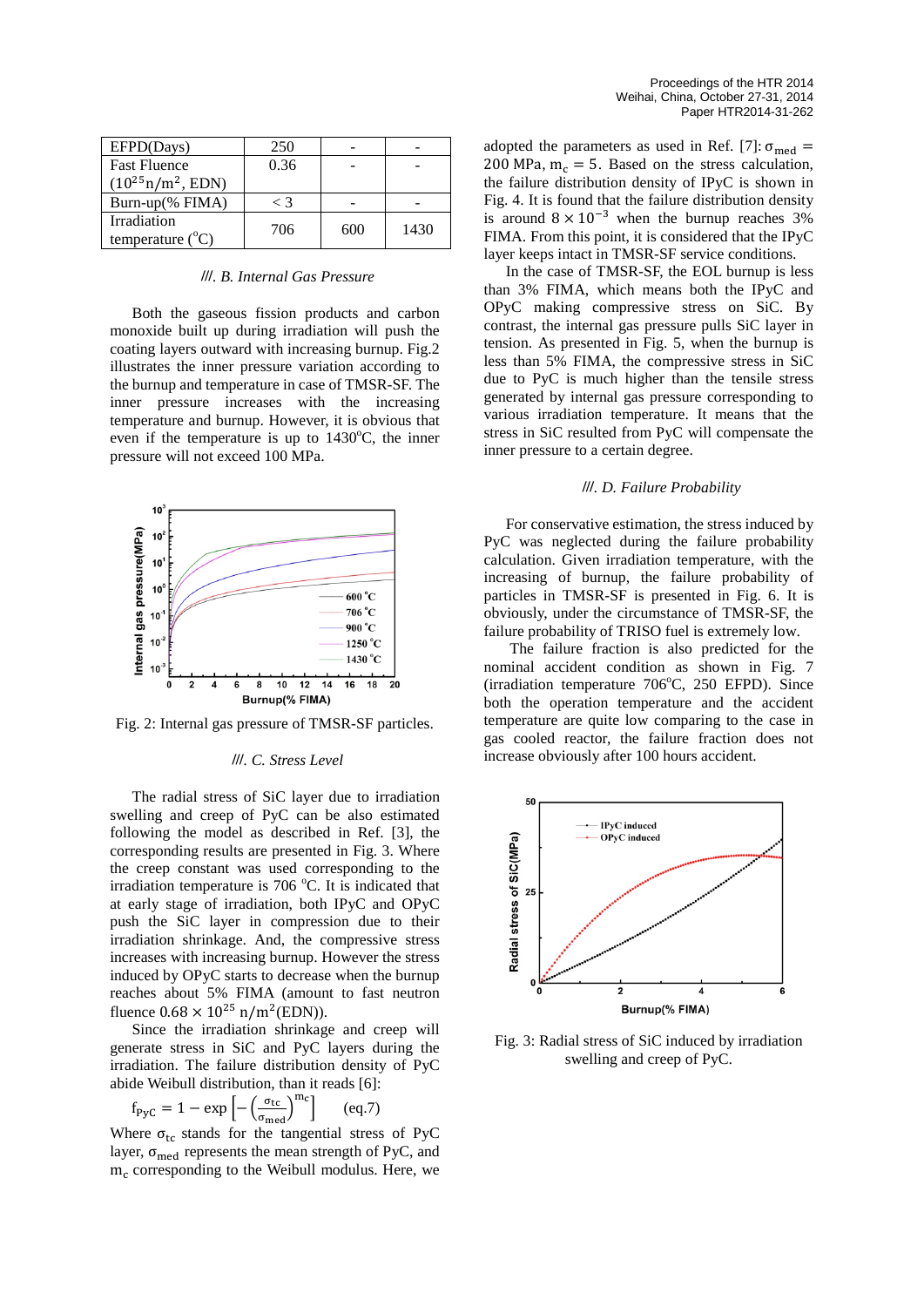

Fig. 4: Failure distribution density of IPyC



Fig. 5: Tensile and compressive stress in SiC



Fig. 6: Failure fraction under operating conditions during the designed lifetime of TMSR-SF.



Fig. 7: Failure fraction of TMSR-SF under nominal accident conditions.

# <sup>Ⅲ</sup>*. E. Fission Products Release Fraction*

Adopted the diffusion coefficients as described in Ref.[8], the release fraction of radionuclides from kernel, particle and element for each species are calculated based on the method described above, as shown in Fig. 8. Besides the fractional release under operation condition, this figure also presents fractional release variation with time in the case of accident condition.

From Fig. 8, it is evident that the fractional releases of four radionuclides  $(^{137}Cs, ^{90}Sr, ^{110m}Ag,$ and  $131$ ]) increase with the irradiation time. After about 250 EFPD, the fractional release of each species continuously increases with accident time. Fractional release curve verse time have the same trends except Iodine. Unlike other nuclides, release fraction of iodine almost keeps constant both in normal operation and accident condition. Anyway, during the nominal scenario, fractional releases of the four radionuclides keep extremely low level  $(<10^{-5})$ .



## Ⅵ*. Conclusion*

On the basis of above calculation and analysis, the failure probability of TRISO fuel and fission products release fraction keep extremely low level (Fig. 6, 7, 8) under both normal operation and accident conditions in TMSR-SF. So the safety of TMSR-SF coated fuel should be guaranteed by using the advanced fabrication process. Therefore, the dominant contribution to the fuel failure fraction and fission products releasing is the free uranium and uranium contaminant introduced during the fabrication process.

Although, low failure fraction and fission products release fraction were expected, further studies should be performed on the compatibility between spherical fuel elements and molten salt. A series of verification tests are already in progress, and preliminary experiments are expected to be started at the end of 2014.